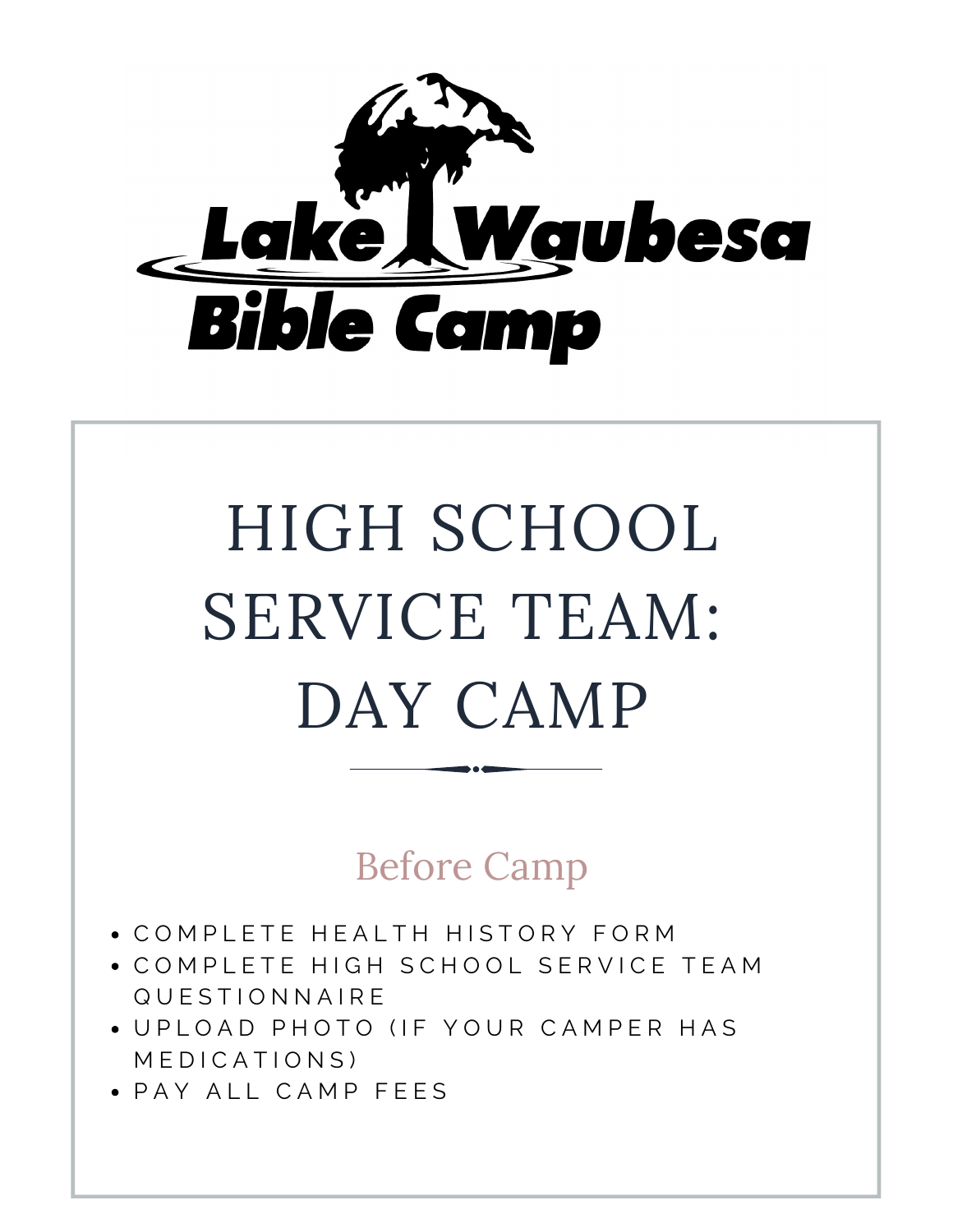# COMMON QUESTIONS

## When do high school service team arrive and depart?

Day Camp runs Monday through Friday (Rain or Shine). Drop-off is 8 A.M. (breakfast will be provided) Pick-up is 4:30 P.M.

# Can my high schooler stay overnight?

High schoolers cannot stay overnight at camp throughout the week. There is an optional overnight from Wednesday-Thursday for high schoolers to stay at camp, enjoy time together and with the summer staff, worship together, and experience classic camp activities.

#### What should service team members bring?

High Schoolers should wear play clothes (things can get messy). Please pack a swimsuit & towel, beach shoes, and money for canteen/camp store (if desired).

#### What if I have to cancel?

Each registration deposit is non-refundable and non-transferable.